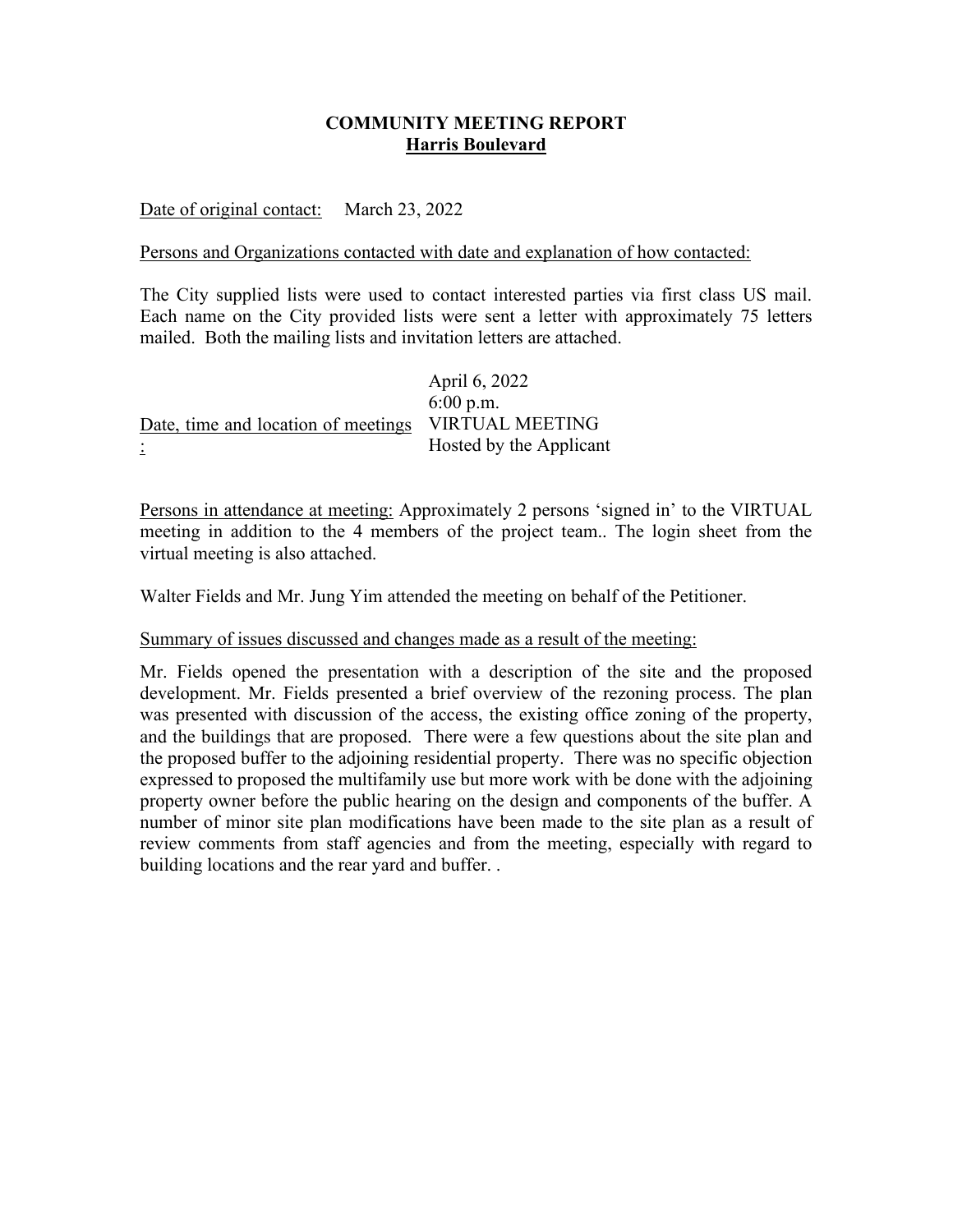← Back to Meeting History

# **Ivy Glenn at University East**

ID: 920253301, Max Participants: 6

4/6/2022 5:41 PM - 7:17 PM 96 min

**Features Used:**  $0.111$ 



|      | <b>Name</b>                                            | <b>Join &amp; Leave Times</b> | Location       | <b>Webcam Resolution</b> | <b>Average Quality</b>   |              |
|------|--------------------------------------------------------|-------------------------------|----------------|--------------------------|--------------------------|--------------|
| VOIP | Elizabeth Phillippi                                    | 5:54 PM - 6:58 PM<br>64 min   | Charlotte      | $\overline{\phantom{a}}$ | ×.                       | $\checkmark$ |
| VOIP | Erik Messina, PE                                       | 5:41 PM - 7:11 PM<br>90 min   | Charlotte      | $\overline{\phantom{a}}$ | ÷                        | $\checkmark$ |
| VOIP | Jung<br>jmy43@cornell.edu                              | 5:41 PM - 7:11 PM<br>90 min   | Charlotte      | 960 x 540 <b>O</b>       | $\overline{\phantom{a}}$ | $\checkmark$ |
| VOIP | Meg Nealon (Organizer)<br>megnealon@nealonplanning.com | 5:41 PM - 7:17 PM<br>96 min   | <b>Hickory</b> | $\overline{\phantom{a}}$ | $\overline{\phantom{a}}$ | $\checkmark$ |
| VOIP | <b>Renee Perkins Johnson</b>                           | 6:02 PM - 6:57 PM<br>56 min   | Charlotte      | 320 x 240 <b>O</b>       | $\overline{\phantom{a}}$ | $\checkmark$ |
| VOIP | <b>Walter Fields</b><br>walter@walterfieldsgroup.com   | 5:41 PM - 7:16 PM<br>96 min   | Charlotte      | 1280 x 720               | $\overline{\phantom{a}}$ | $\checkmark$ |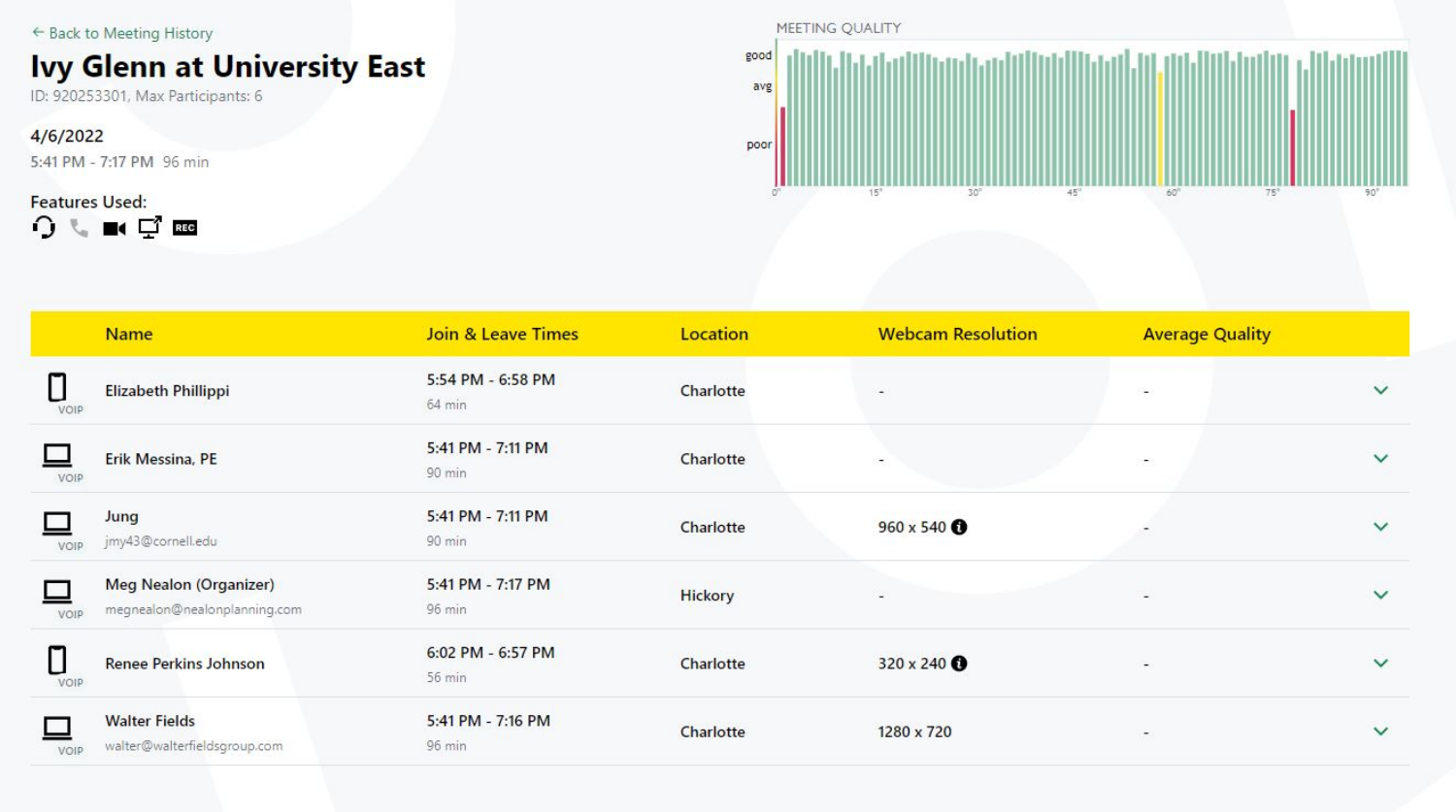**2021-241 10503177** AMON L JR BAUCOM LYNNE O BAUCOM PO BOX 560008 CHARLOTTE NC 28256

**2021-241 10503511** PAULA A ANDERSON 8645 GETALONG RD CHARLOTTE NC 28213

**2021-241 10537210** DAVIS SCOTT WILKERSON TRUST DAVIS SCOTT WILKERSON 5906 GROSNER PL CHARLOTTE NC 28211

**2021-241 10537220** UNVERSITY EAST LLC C/O MPV PROPERTIES 2400 SOUTH BV CHARLOTTE NC 28203

**2021-241 10537227** PADMA AVULA SHYAM SUNDER KATAKAM 16 MALLARD CIRCLE SHREWSBURY MA 01545

**2021-241 10537230** NICOLE WILLIAMS 2158 SARDONY LN CHARLOTTE NC 28213

**2021-241 10537233** VASANTHI MEKA SUDHAN PINGILI 1327 211TH PLACE NE SAMMAMISH WA 98074

**2021-241 10537236** RAED FARHAT LINA NASSER EL DINE 1806 JEFFREY BRYAN DR CHARLOTTE NC 28213

**2021-241 10537244** VENTURE CLT LLC 43 ASBURY RD HACKETTSTOWN NJ 07840

**2021-241 10537247** STAPLES - PINEVIEW 102 LLS 8684 WILLOW GREEN CIR SANDY UT 84093

**2021-241 10503178** GEORGE HOMSI DIANA HOMSI 2215 CLONMEL PL CHARLOTTE NC 28262

**2021-241 10537105** 2300 F. W T HARRIS LLC 225 E WORTHINGTON AVE STE 201 CHARLOTTE NC 28203

**2021-241 10537211** P JEFFREY PHILLIPPI ELIZABETH W Z 8650 GETALONG RD CHARLOTTE NC 28213

**2021-241 10537221** GUNA S KOMMAREDDI SREENIVASA RAO KOMMAREDDI 3212 DEVON CROFT LN CHARLOTTE NC 28269

**2021-241 10537228** VENTURE CLT LLC 43 ASBURY RD HACKETTSTOWN NJ 07840

**2021-241 10537231** KIM DENISE ZACHARIAS 1860 WOODLAND DR CHARLOTTE NC 28205

**2021-241 10537234** CHRISTOPHER ERIC DRAUGHN 2140 SARDONY LN CHARLOTTE NC 28213

**2021-241 10537237** GREGORY II LAVANN 2128 SARADONY LN CHARLOTTE NC 28213

**2021-241 10537245** BEVERLY M WHITE 2409 RYERSON CT CHARLOTTE NC 28213

**2021-241 10537248** VASANTHI MEKA SUDHAN PINGILI 1327 211TH PLACE NE SAMMAMISH WA 98074

**2021-241 10503510** ANIBAL JR NIEVES JOAN E NIEVES 8631 GETALONG RD

CHARLOTTE NC 28213

**2021-241 10537190** UNIVERSITY EAST LANDS LLC 225 E WORTHINGTON AVE STE 201 CHARLOTTE NC 28203

**2021-241 10537219** ASSOCIATION INC MORRISON PLACE HOMEOWNERS 175 DAVIDSON HWY CONCORD NC 28027

**2021-241 10537226** VASANTHI MEKA SUDHAN PINGILI 1327 211TH PLACE NE SAMMAMISH WA 98074

**2021-241 10537229** INGLAND ASHE 2162 SARDONY LN CHARLOTTE NC 28213

**2021-241 10537232** CHANDRA SHEKAR REDDY KANDIMALLA KESIREDDY 2148 SARDONY LN CHARLOTTE NC 28213

**2021-241 10537235** ARTHUR JR SMITH 2136 SARDONY LN CHARLOTTE NC 28213

**2021-241 10537238** SHRAVAN K ENAGANTI 15822 SULLIVAN RIDGE DR CHARLOTTE NC 28277

**2021-241 10537246** SEAN ABLE 2413 RYERSON CT CHARLOTTE NC 28213

**2021-241 10537249** KAUSTAVI SARKAR 2425 RYERSON CT CHARLOTTE NC 28213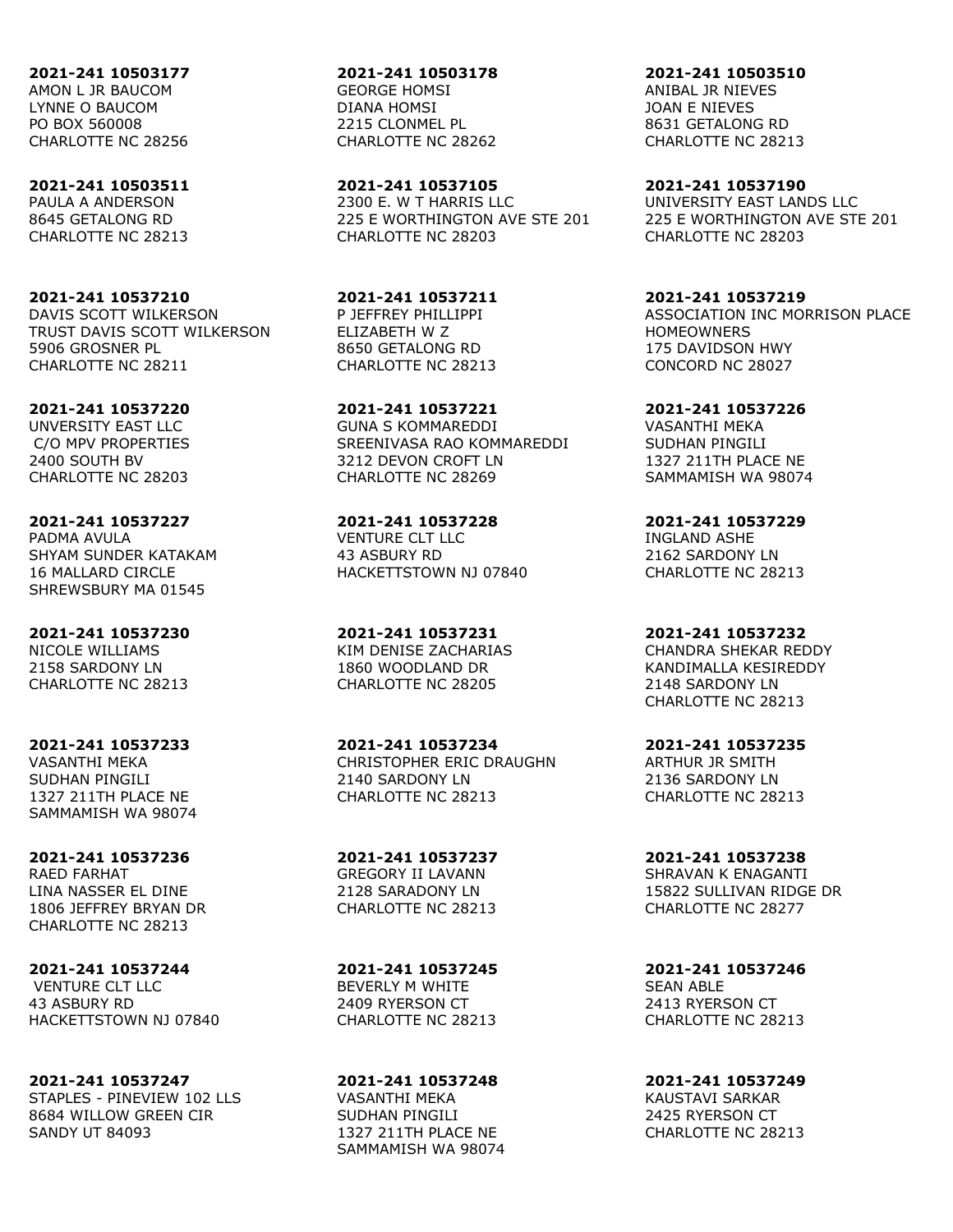**2021-241 10537250** CHRISTOPHER DRAUUGHN 2459 RYERSON CT UNIT 6A CHARLOTTE NC 28213

**2021-241 10537258** SHIRLEY GREGGS 2480 RYERSON CT CHARLOTTE NC 28213

**2021-241 10537261** PADMA AVULA SHYAM SUNDER KATAKAM 16 MALLARD CIRCLE SHREWSBURY MA 01545

**2021-241 10537264** JAIR DIAZ NAVARRO 15 BOMBURGH RD CAMDEN SC 29020

**2021-241 10537267** PASSION S GRAHAM 2442 RYERSON CT CHARLOTTE NC 28213

**2021-241 10537270** KELVIN RAYNARD BROOKS TONJA DAMON BROOKS 13135 BLAZE MANOR LANE CHARLOTTE NC 28215

**2021-241 10537273** GREGORY LAVANN 2412 RYERSON CT CHARLOTTE NC 28215

**2021-241 10537251** KIMBERLEE K FOWLER CHARLES ADRIAN FOWLER 2463 RYERSON CT CHARLOTTE NC 28213

**2021-241 10537259** BRANDON HALL 200 PARK AVE SOUTH FLOOR 8 NEW YORK NY 10003

**2021-241 10537262** SHRAVAN ENAGANTI 15822 SULLIVAN RIDGE DR CHARLOTTE NC 28277

**2021-241 10537265** VASANTHI MEKA SUDHAN PINGILI 1327 211TH PLACE NE SAMMAMISH WA 98074

**2021-241 10537268** MONET LOGAN GREGORY LOGAN 2438 RYERSON CT CHARLOTTE NC 28213

**2021-241 10537271** GEORGE SALIM AUDE GEORGE ANDREW AUDE 2420 RYERSON CT CHARLOTTE NC 28213

**2021-241 10537274** SYLVIA MCJUNKINS 2408 RYERSON CT CHARLOTTE NC 28213

**2021-241 10537252** BEVERLY JONES 2467 RYERSON CT CHARLOTTE NC 28215

**2021-241 10537260** PADMA AVULA SHYAM SUNDER KATAKAM 18 MALLARD CIRCLE SHREWSBURY MA 01545

**2021-241 10537263** KAREN A BROWER 2460 RYERSON CT CHARLOTTE NC 28213

**2021-241 10537266** VENTURE CLT LLC 43 ASBURY RD HACKETTSTOWN NJ 07840

**2021-241 10537269** BOYCE W HOWIE 2434 RYERSON CT CHARLOTTE NC 28213

**2021-241 10537272** CATHY J ARMSTRONG 2416 RYERSON CT CHARLOTTE NC 28213

**2021-241 10537275** PADMA AVULA SHYAM SUNDER KATAKAM 16 MALLARD CIRCLE SHREWSBURY MA 01545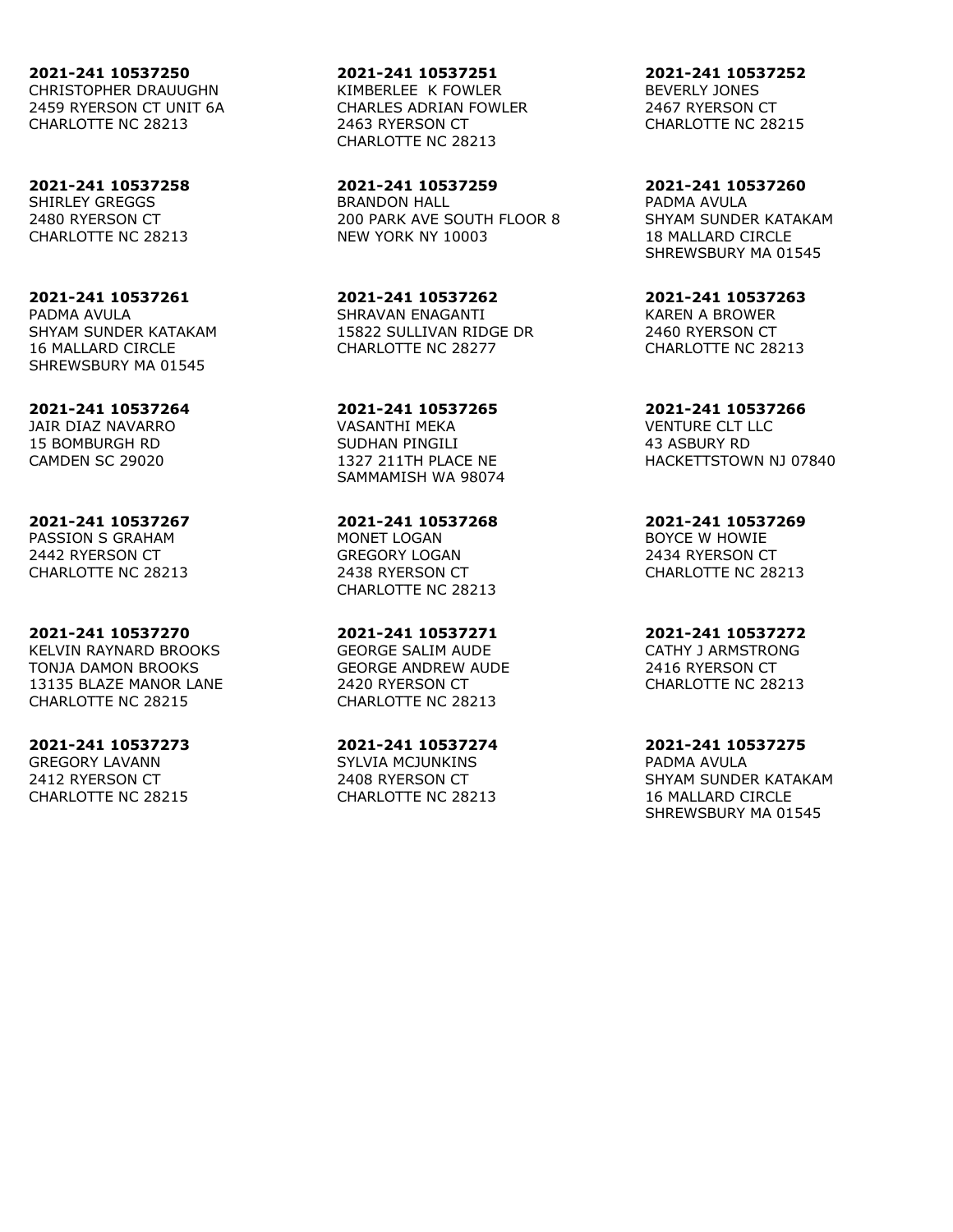**2021-241** Tiyana Brown 8211 University Ridge 308 Charlotte NC 28213

#### **2021-241**

College Downs Community Association Sylvia L. Nance 1928 Bonnie Ln Charlotte NC 28213

#### **2021-241**

Grenelefe Village Homeowners Association Ursula Smith 7800 Knollwood Cr Charlotte NC 28213

## **2021-241**

Loren Farms Shannon Homesley 2528 Wingdale Drive Charlotte NC 28213

### **2021-241**

NC State Senate #40 Candidate John Aneralla 7714 Pickering Dr Charlotte NC 28213

### **2021-241**

Seven Oaks Angela Browder 2614 Impatien Drive Charlotte NC 28215

#### **2021-241**

University City Johnelle Causwell 1320 Ivy Meadow Drive Charlotte NC 28213

**2021-241** Back Creek Farms HOA Andrea Hankins 2104 Gelbray Court Charlotte NC 28213

**2021-241** College Downs Community Association Terry Leonard 1821 Bonnie Lane Charlotte NC 28213

**2021-241** Heatherstone Condo Linda Webb 9327 Meadow Vista Road Charlotte NC 28213

# **2021-241**

McGregor Downs Neighborhood Association Robin Harris 2415 McLean Rd Charlotte NC 28213

## **2021-241**

Neighbors Bordering Celanese Demetra Dunlop 1806 Rocky River Rd Charlotte NC 28213

### **2021-241**

Seven Oaks Community Group Miranda Moore 1914 Yaupon Road Charlotte NC 28215

## **2021-241**

Vera Jones Neighborhood Association Brian Nelson 9421 Vera Jones Lane Charlotte NC 28213

**2021-241 Buckleigh** Jannette Webb- Barnett 4718 Mortonhall Rd Charlotte NC 28215

**2021-241** Glen Laurel Cynthia Meadows 3024 Willamette Valley Dr Charlotte NC 28215

#### **2021-241**

Lakeview II At Faires Farm Homeowners Association Alvin Roland 1836 Jeffery Bryan Dr Charlotte NC 28213

#### **2021-241**

Monroe Road Advocates (MORA) Kelley Fluharty 8211 University Ridge Dr APT 102 Charlotte NC 28213

**2021-241**

Newell/ Rocky River Road Tamara Glover 8616 Knollwood Circle Charlotte NC 28213

#### **2021-241**

Seven Oaks Neighborhood Rodney W, Moore 1914 Yaupon Rd Charlotte NC 28215